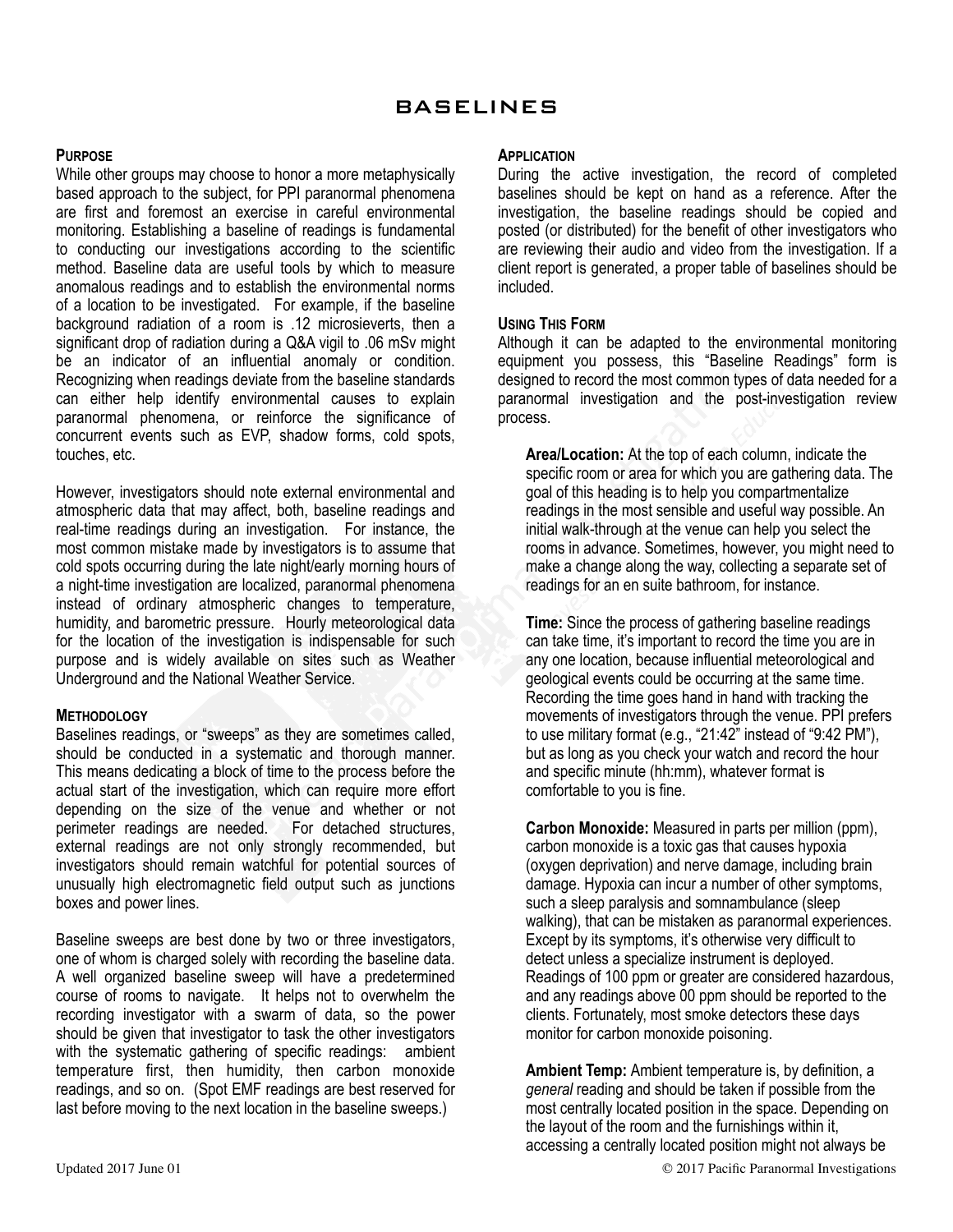possible, in which case it is best to select the most commonly used area instead. PPI records ambient temperature in Fahrenheit, but use with consistency whatever standard that makes you feel most comfortable.

**Spot Temp:** Even within a confined space, temperatures can vary. Sometimes one part of the room will simply be colder or warmer than others without any seeming cause. Other times, windows and doorways, floors and ceilings, exterior and load-bearing walls, fish tanks and plasma TVs, conduits and plumbing—these can all produce their own source of temperature different from the ambient temperature and potentially influential to readings later on during the active investigation. Investigators should note any significant source of temperature variation during the baselines sweeps, and name the source when taking the reading.

**Pressure and Humidity:** Atmospheric pressure, recorded in millibars (mb), and humidity, recorded in percentage (%), are often overlooked environmental factors in reports of paranormal phenomena, particularly subjective ones. Cold spots, anomalous "touches," dizziness, and even "skin crawling" can all be tied to localized changes in air pressure and moisture. What's more, these are the factors most likely to fluctuate during a night-time investigation. Once again, these readings should be considered alongside hourly meteorological data for the location of the investigation, typically available on-line.

**Background Radiation:** Threats of nuclear war and disasters such as Fukushima and Chernobyl tend to make us hyper-wary of radiation. However, background radiation is normal and present at all times. Measured in millisieverts or microsieverts (µSv or mSv), common background radiation can fluctuate according to geophysical factors, solar weather, and even the presence of common household materials such as granite counter tops. Substructures can produce radioactive emissions in the form of radon gas, and any number of other unsuspected low level radiation sources may might already be in your home right now. In short, for the vast majority of us, background radiation is nothing to worry about. The average daily dose of radiation is .10 µSv or less, and it takes exposure greater by the tens of thousands before it starts to be a cancer risk. In paranormal investigating, though, minor changes in background radiation are reported to coincide with alleged increased or reduced paranormal activity. In particular, a sudden decrease in background radiation is thought to cultivate conditions right for paranormal events. This hypothesis, however, remains

You'll find the form attached on the next page.

unsupported by the science community, who are legitimately skeptical of its pseudoscience. Regardless, it's an extremely useful data set to obtain and monitor during a paranormal investigation, particularly during EVP vigils. In fact, PPI has, on occasion, been able to document manipulations of the background radiation readings coinciding with certain lines of EVP questioning.

**Base EMF and Spot EMFs:** As with ambient temperature, baseline electromagnetic fields, recorded in milligauss (mGs), are gathered from the most centrally located area of the room (or an equivalent location). EMFs are among the most commonly recorded data in investigations, thanks in part to the attention that handheld EMF detectors have been given in television "paratainment." These devices are commonly—and simplistically—thought to indicate the presence of paranormal activity when fluctuations are noted, but, as PPI investigator and tech manager Brian Miller explains, "EMF detectors have broad calibration ranges that overlap many common ambient sources of electromagnetic energy. Most display a sum of electromagnetic energy readings, while others can be set to pick up very narrow ranges of electromagnetic energy, allowing researchers to determine whether the source is radio frequency (RF), microwave or something else." Although such settings vary depending on the model of EMF detector, remaining vigilant to EMF sources is now one of the cornerstones of modern, scientifically-motivated paranormal investigating. Baselines sweeps for EMFs will not only help to avoid false positives later on, it will help to alert clients (and investigators) to the possible symptoms of EMF sensitivity that are frequently misinterpreted as paranormal experiences; such symptoms can include hallucination, night terrors and sleep paralysis, paranoia and watchful feelings, as well as headache, fatigue, skin crawling, and other physical symptoms. The most common source of high EMF are old alarm clocks (not coincidentally, situated at head-level during sleep), and bathroom fans, but older homes whose wiring is no longer shielded according to regulation may also present EMF hazards. It should be noted, however, that electro-sensitivity, a.k.a. "EMF sickness," is highly contentious. While it's true that constant exposure to extremely high doses of EMF can be deleterious, detractors of electro-sensitivity insist that it is a psychosomatic condition: the belief that one suffers from the presence of low-level electromagnetic fields manifests actual physical symptoms, some of which can be severe. Regardless of whether EMF sensitivity is "real," paranormal investigators remain morally bound to record it in hopes that the data will be of benefit the health of the client as well as the search for evidence of paranormal phenomena.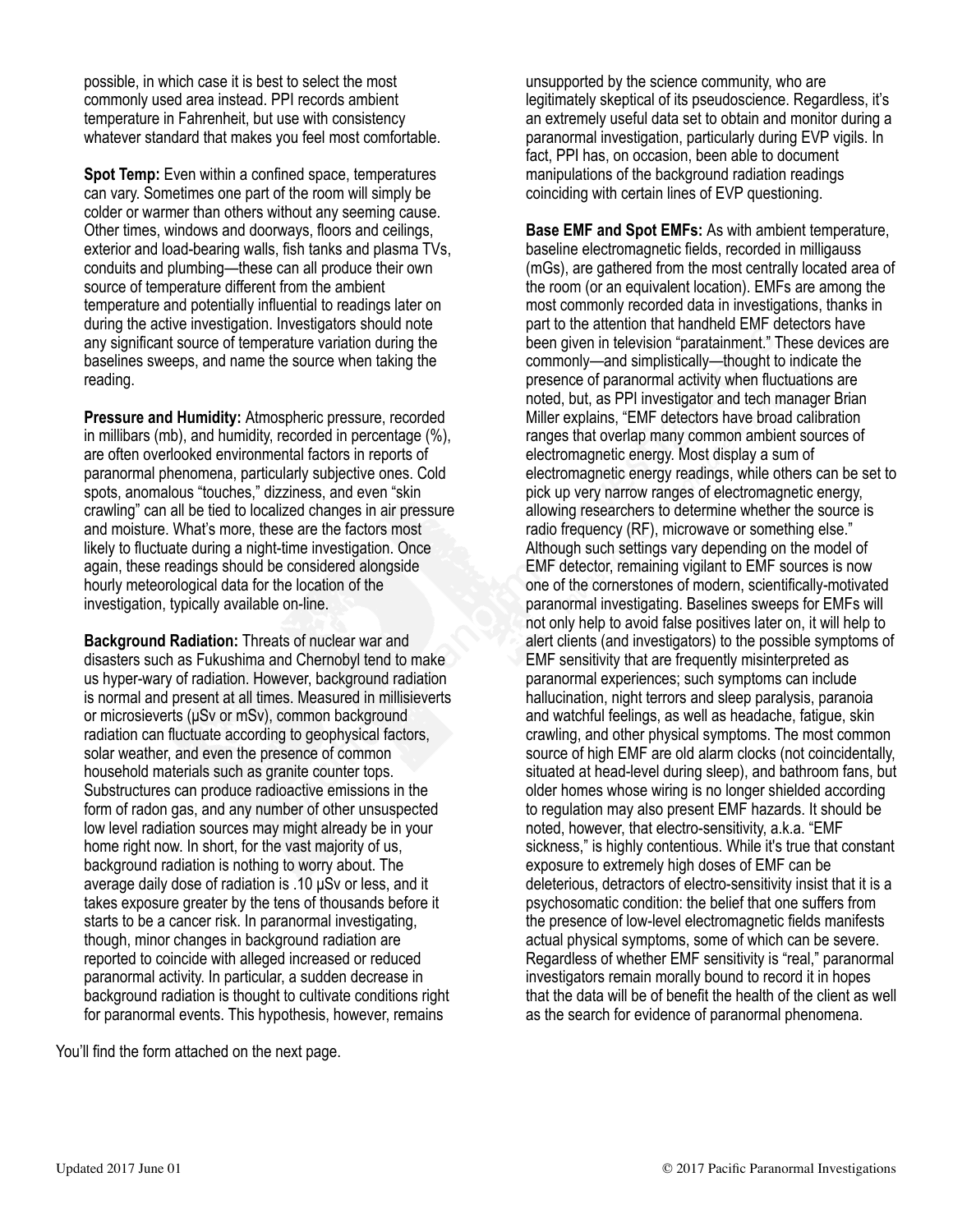| <b>TEAM /GROUP:</b> |
|---------------------|
|---------------------|

| <b>BASELINE READINGS</b> |               |         |               |              | READINGS TAKEN BY (USE INVESTIGATOR INITIALS): |         |               |         |  |
|--------------------------|---------------|---------|---------------|--------------|------------------------------------------------|---------|---------------|---------|--|
|                          |               |         |               |              |                                                |         |               |         |  |
| <b>AREA / LOCATION</b>   |               |         |               |              |                                                |         |               |         |  |
|                          |               |         |               |              |                                                |         |               |         |  |
| TIME hh:mm               |               |         |               |              |                                                |         |               |         |  |
| CO PPm                   |               |         |               |              |                                                |         |               |         |  |
| <b>AMBIENT TEMP F</b>    |               |         |               |              |                                                |         |               |         |  |
| <b>SPOT TEMPF</b>        |               |         |               |              |                                                |         |               |         |  |
| <b>PRESSURE mb</b>       |               |         |               |              |                                                |         |               |         |  |
| <b>HUMIDITY</b> %        |               |         |               |              |                                                |         |               |         |  |
| <b>BKG RAD mSv</b>       |               |         |               |              |                                                |         |               |         |  |
| <b>BASE EMF mG</b>       |               |         |               |              |                                                |         |               |         |  |
| SPOT EMFs mG             | Object / Spot | Reading | Object / Spot | Reading<br>v | Object / Spot                                  | Reading | Object / Spot | Reading |  |
|                          |               | ╲       |               |              |                                                |         |               |         |  |
|                          |               |         |               |              |                                                |         |               |         |  |